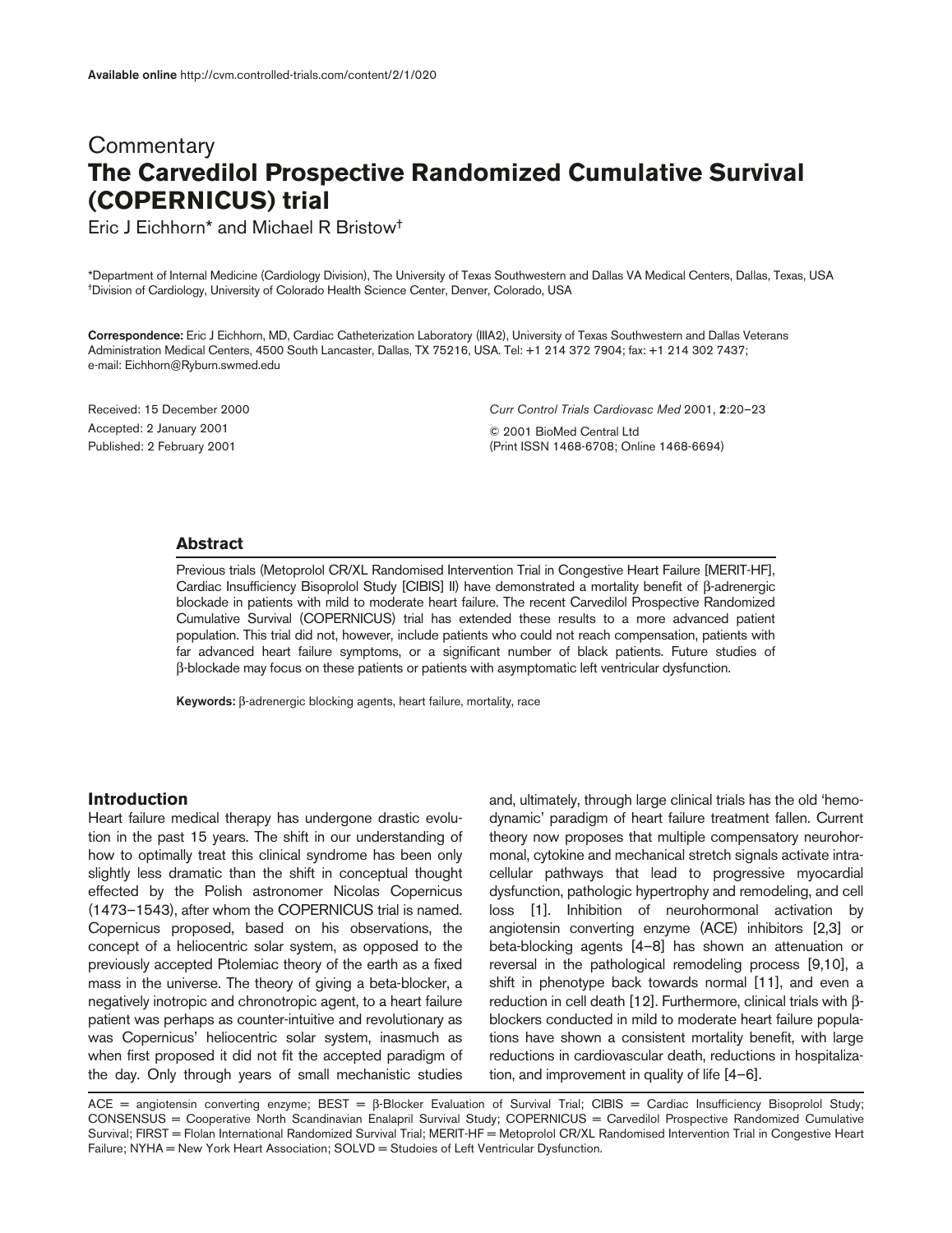## **Basic design of the COPERNICUS trial**

It was unclear prior to the COPERNICUS trial [7] whether patients with advanced heart failure would derive a benefit from beta-blockade, as these are the patients who are most dependent on adrenergic support. The COPERNICUS trial was a double-blind, placebo-controlled, multicenter study of the effect of carvedilol, a nonselective beta-blocker with alpha<sub>1</sub> blocking properties and anti-oxidant effects on mortality in patients with more advanced heart failure. To be randomized in this trial, a patient had to have heart failure symptoms of heart failure at rest or on minimal exertion for at least 2 months. While New York Heart Association (NYHA) class was not assessed in this trial, these criteria fit the NYHA class III or IV criteria. Patients also had to have an ejection fraction of 0.25 or less, and had to be on ACE inhibitors and diuretics for at least 2 months. Importantly, patients with more than minimal evidence of fluid retention (pulmonary or peripheral edema) were excluded, as were patients in the intensive care unit, and patients who had recently received class IV diuretics or inotropes within 4 days.

## **Results of the COPERNICUS trial**

As the COPERNICUS trial has only been presented orally, the results presented here are preliminary. The COPERNI-CUS trial recruited 2289 patients from 152 sites who were randomized to carvedilol ( $n = 1156$ ) or placebo ( $n = 1133$ ) and were followed for a mean of 316 days [7]. In the United States, 482 patients were randomized at 117 sites, and only 121 patients in the COPERNICUS trial were black. The study was stopped early for a highly significant mortality benefit. Carvedilol reduced mortality by 35% (95% confidence interval, 19–48% reduction) and the annual placebo mortality in this study was 18.5%, suggesting an advanced heart failure population. Subgroup analysis showed a consistent benefit across all strata, and permanent treatment withdrawal was lower in the carvedilol group than in the placebo group, suggesting good tolerability of carvedilol.

## **Commentary**

The COPERNICUS study confirms the findings of earlier trials [4–6] that had demonstrated a benefit of β-blocking agents in patients with mild to moderate heart failure and extends the spectrum of eligible patients for this therapy to a more advanced population. One previous trial, the β-Blocker Evaluation of Survival Trial (BEST) [8], had examined a population of advanced heart failure and failed to demonstrate a benefit in the population as a whole. In this previous study, however, nonblack patients had a significant benefit while black patients did not, and patients with NYHA class IV heart failure did not demonstrate a benefit. The failure of BEST to demonstrate a benefit in advanced heart failure as compared with COPERNICUS may be related to both the population studied (BEST had many more blacks and had no requirement for euvolemia) and the drug used (bucindolol versus carvedilol).

With regard to the population studied, most of the patients recruited into the COPERNICUS trial as well as the other positive β-blocker trials were white European patients [4–7]. This population thus appears to respond well to βblockers, while a more heterogeneous population in the United States may have responded less well. In BEST, 627 black patients followed for almost 2 years were recruited [13,14]. As BEST stratified by race (black versus nonblack), there was good balance between the placebo and bucindolol groups at baseline within the black population. After 208 deaths (94/305 placebo deaths and 114/322 bucindolol deaths), there was no clear benefit of bucindolol in this group of patients. The COPERNICUS trial only recruited 121 black patients, among which 7 of 63 black placebo patients died and 4 of 58 black carvedilol patients died (hazard ratio, 0.60; 95% confidence interval, 0.18–2.05) [7]). While it is encouraging that the mortality goes in the correct direction with carvedilol, the certainty of this finding is low because the confidence intervals are very wide. An analysis of black patients in all the large β-blocker trials does not, in fact, show a clear benefit of this therapy in the black population (Fig. 1).

**Available online** http://cvm.controlled-trials.com/content/2/1/020

While the COPERNICUS trial shows a mortality benefit in an advanced heart failure population, it is important to examine what patients were actually enrolled in this study. The COPERNICUS trial represents a euvolemic set of patients with a low ejection fraction, and symptoms that would conventionally be classified as NYHA class III or IV. The low cutoff for ejection fraction in the COPERNICUS trial almost certainly increased the mortality compared with other trials that used a higher ejection fraction enrollment criterion, in view of the powerful negative effect of left ventricular ejection fraction on mortality [15]. While the MERIT-HF study randomized a less advanced population of patients with mild to moderate heart failure, a *post hoc* analysis of patients within that study who were NYHA class III (90%) or class IV (10%) and had a left ventricular ejection fraction ≤0.25, inclusion criteria similar to the COPERNICUS trial, increases the annual placebo mortality in MERIT-HF from 11.0 to 19.1% (Wikstrand J, personal communication, 2000) [16]. Although MERIT-HF was not designed to recruit patients with advanced heart failure, the elimination of NYHA class II patients and patients with an ejection fraction > 0.25 results in a population with a higher placebo mortality than COPERNICUS (19.1% versus 18.5%). The elevation in placebo mortality is thus not necessarily due to clinical severity of heart failure, but rather is partly the function of a low ejection fraction cutoff. The 26% mortality at 6 months in the ACEinhibitor arm of the Cooperative North Scandinavian Enalapril Survival Study (CONSENSUS) trial [17] and the 37% mortality at 6 months in the ACE-inhibitor alone arm of the The Flolan International Randomized Survival Trial (FIRST) trial [18] clearly demonstrate that there are NYHA class IV patients who have much more advanced heart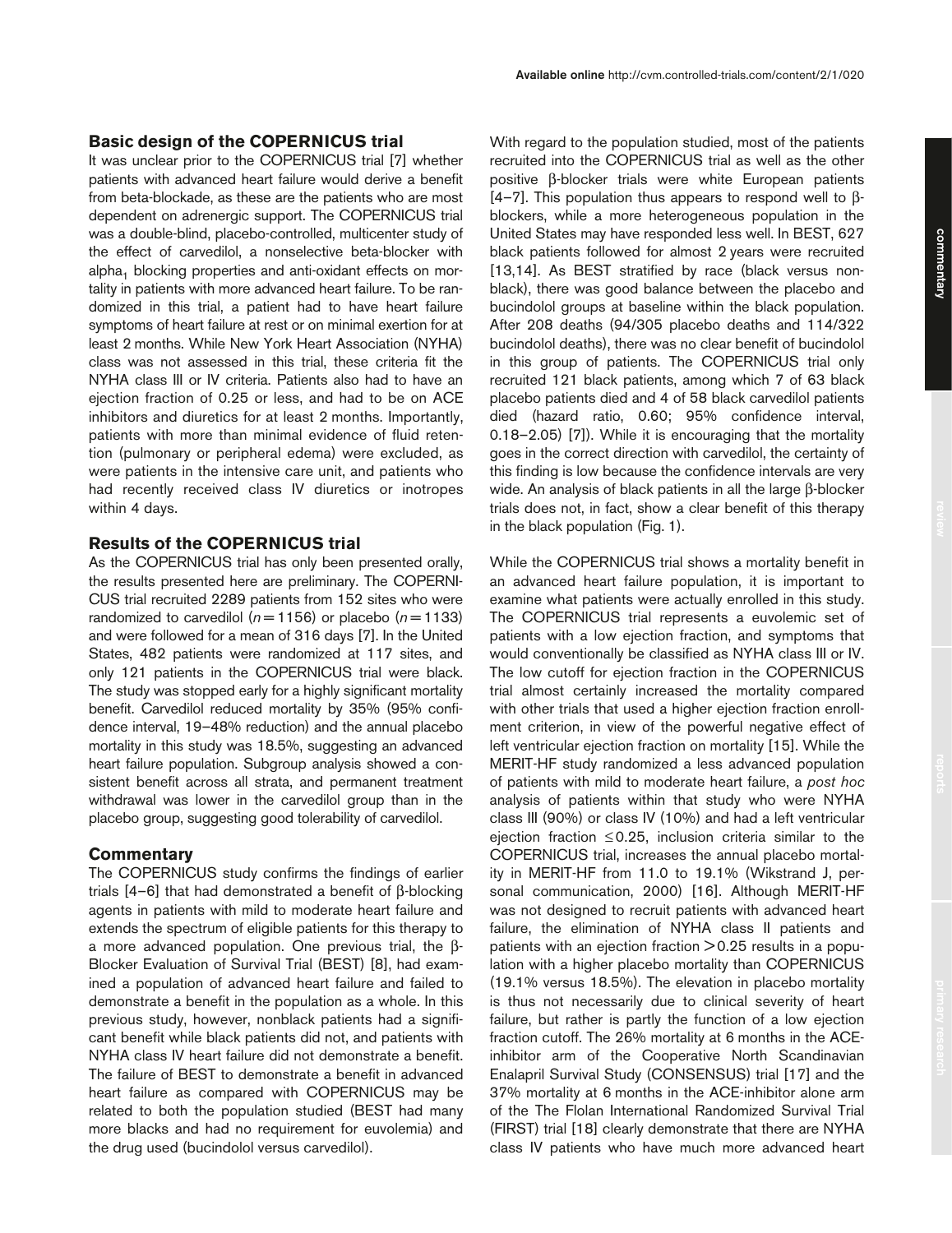

Relative risks of death in blacks from all causes according to trial. Horizontal lines, 95% confidence intervals.

failure than those recruited in the COPERNICUS trial. COPERNICUS does not address the benefits of β-blocker therapy in these populations.

While the COPERNICUS patients have advanced heart failure, they were also selected for the ability to achieve compensation. The patients who can achieve compensation are most probably those who have contractile reserve, while those without contractile reserve are more clinically ill. Patients with contractile reserve have the best hemodynamic response to β-blocker therapy, while those without contractile reserve have little or no improvement in ejection fraction [19,20]. This is important because a worsening of ejection fraction may relate to a neutral or even an adverse mortality benefit with β-blockade [21]. The mean systolic blood pressure of 123 mmHg in the COPERNI-CUS trial, which is higher than that seen in other trials of class IV heart failure [17,18], also suggests the presence of contractile reserve. The investigators, by specifying that only euvolemic patients are allowed in the COPERNICUS trial, may thus have selected out the most sick (class IV) patients who would not benefit from β-blocker therapy.

As the COPERNICUS trial did not assess NYHA functional class during the study, it is also clear that COPER-NICUS provides no direct information relative to the question of whether β-blockers can be used in class IV heart failure. A meta-analysis of mortality in NYHA class IV heart failure subgroups from CIBIS II, MERIT-HF, and BEST are presented in Figure 2. While it is clear that the answer for class IV is still unclear, the hazard ratios in class IV of less than 1.0 in many of these trials suggest that some (but not necessarily all) class IV patients will benefit. Because the annual placebo mortality in MERIT-HF class IV patients was 25% and that in BEST was 28%, it is clear that COPERNICUS was not comprised of subjects comparable with class IV heart failure. Much of the benefit of COPERNICUS may accordingly have been in patients who would be conventionally assessed as NYHA class III (symptoms on mild exertion) as opposed to those who were class IV (symptoms at rest or with any activity).





Relative risks of death in NYHA class IV patients from all causes according to trial. Horizontal lines, 95% confidence intervals.

Another reason for the difference between BEST and the COPERNICUS trial may relate to the sympatholytic effect of bucindolol [22]. Bucindolol reduced systemic norepinephrine in BEST [13,22], which is presumably the result of its potent  $β_2$ -receptor blocking activity [8,13,22,23]. Although carvedilol also blocks  $\beta_2$  receptors at target final doses, the baroreceptor unloading and/or presynaptic effects on norepinephrine release of full  $\alpha_1$ -blockade prevents carvedilol from reducing systemic norepinephrine levels and probably mitigates the effects of carvedilol on lowering cardiac adrenergic drive [23]. One other agent that lowers systemic (as well as cardiac) adrenergic drive has been recently evaluated in a heart failure clinical trial, and this agent, moxonidine, increased mortality [24]. It could thus be that excessive loss of β-adrenergic drive at the levels of both neurotransmitter release and receptor blockade becomes a liability in certain heart failure populations who are critically dependent on adrenergic support. This may be especially important in the black population in BEST who tended to have the largest reduction in plasma norepinephrine with bucindolol therapy [13] and who had the worst ventricular function at baseline (ie are most dependent on adrenergic support) [13].

Based on the results of the COPERNICUS study and other recently conducted β-blocker heart failure trials, it is important to consider where the database is robust enough to ethically preclude further placebo-controlled trials, and in what populations further controlled trials need to carried out. The role of either second or third generation β-blocking agents in far advanced heart failure (class IV or subjects moving between class IIIb and IV) is, in our view, still unclear, and further placebo-controlled trials are justified. Based on the BEST data, the role of β-blocking agents in blacks with advanced heart failure is also unresolved. There is also virtually no data in the setting of class I–II heart failure, which is a population analogous to that studied in the SOLVD Prevention Trial [25]. Although the soon to be reported CAPRICORN trial will provide information on a postmyocardial infarction left ventricular dysfunction population, this is a decidedly different patient